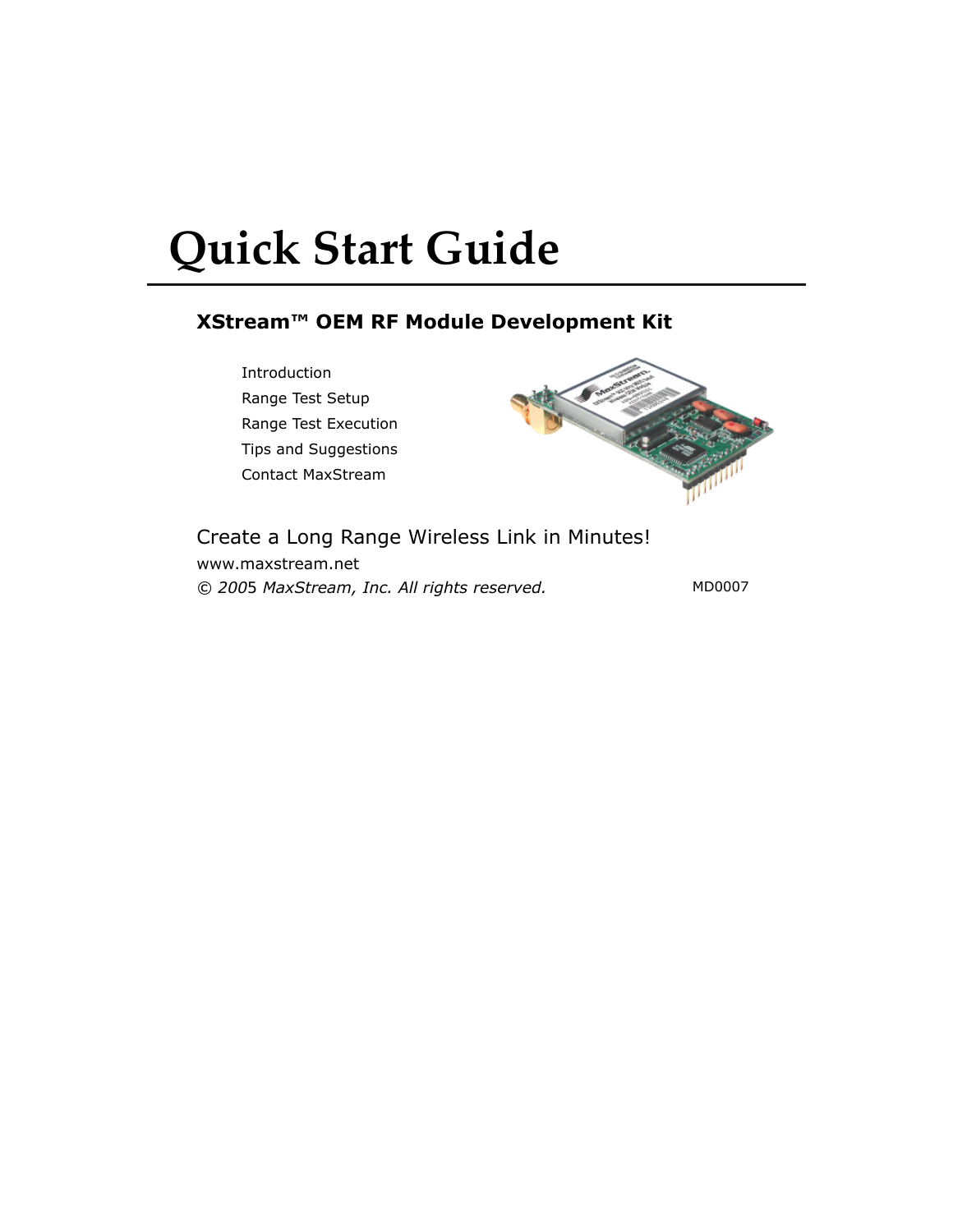# **Introduction**

This Quick Start Guide provides OEMs and integrators with an introduction to some of the module's most important features. This guide provides step-by-step instruction on how to setup a wireless link and test the module's ability to transport data over varying ranges and conditions.

# **Range Test Setup**

## **Requirements for Range Test**

- 2 OEM RF Modules
- 2 Interface Boards

Accessories (Loopback adapter, RS-232 cable, 2 antennas, 2 power supplies) 1 PC (Windows 98 SE, 2000 or XP) loaded with X-CTU Software

## **Install X-CTU Software**

Double-click "setup\_X-CTU.exe" file and follow prompts of the installation screens. This file is located in the "software' folder of the MaxStream CD and under the 'Downloads' link of the following web page: www.maxstream.net/helpdesk/

The X-CTU Software interface is divided into the four following tabs:

- PC Settings Setup PC serial com ports to interface with the module assembly
- Range Test Test module's range under varying conditions
- Terminal Read/Set module parameters and monitor data communications
- Modem Configuration Read/Set module parameters

#### **Hardware Setup**

- 1. Set both Interface Board DIP Switches to **RS-232 Mode**. Switch 1 is ON (up) and the remaining 5 switches are OFF (down) [Figure 5].
- 2. Mount each **XStream Module** to a MaxStream  **Interface Board** [Figure 1]. Assemblies will be referred to as "Radio1" and "Radio2".
- 3. Attach RPSMA antenna to the XStream Module that does not have an attached wire antenna.
- 4. Connect Radio1 to a PC using the included  **RS-232 cable** [Figure 2].
- 5. Attach the **serial loopback adapter** to the DB-9 serial connector of Radio2. (The serial loopback adapter configures Radio2 to function as a repeater by looping data back into the module for retransmission. [Figure 2])
- 6. Power Radio1 & Radio2 through the interface boards using the included power supplies.





#### **Figure 2. Hardware Setup**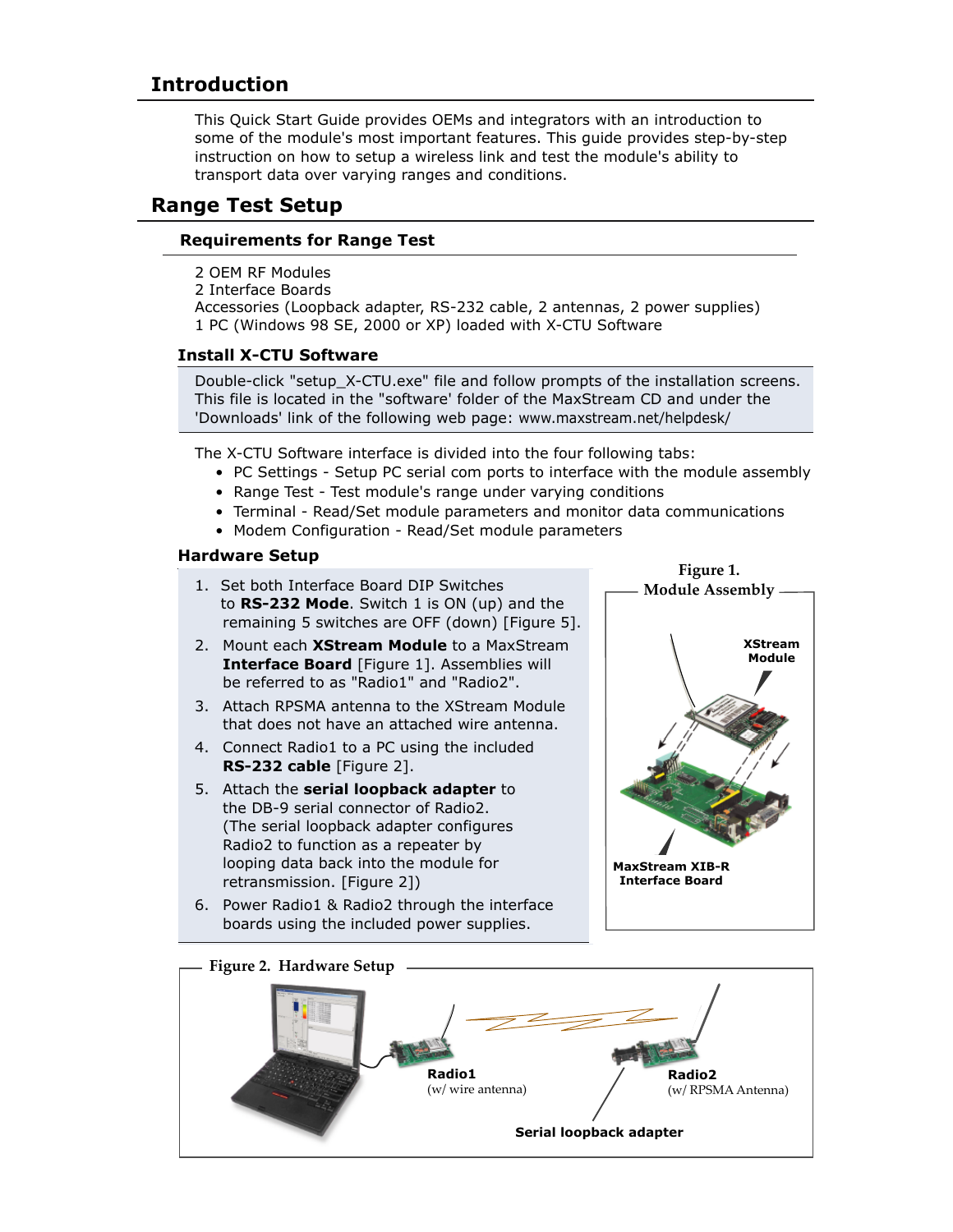# **Range Test Execution**

Use the "PC Settings" and "Range Test" tabs of the X-CTU Software to:

- Assign which PC Serial Com Port to use when communicating with XStream module assemblies [step 2 of "Range Test"]
- Measure XStream OEM RF Module's range [steps 1-7 of "Range Test"]

#### **Range Test**

- 1. Launch the X-CTU Software: *(Start --> Programs --> MaxStream --> X-CTU)*
- Under the "PC Settings" tab [Figure 3], select the PC serial com port **2** from the list that will be used to connect to Radio1.
- **3**) Select the Baud rate that matches the fixed RF data rate of Radio1. Use default values for remaining fields. [Figure 3]
- 4. Click on the "Range Test" tab. [Figure 4]
- **(5)** (Optional) Check the box in the "RSSI" checkbox to enable its display.
- **(6)** Click the "Start" button to begin the range test.
- 7. Move Radio2 (with loopback connector) away from Radio1 to find the module's maximum range.